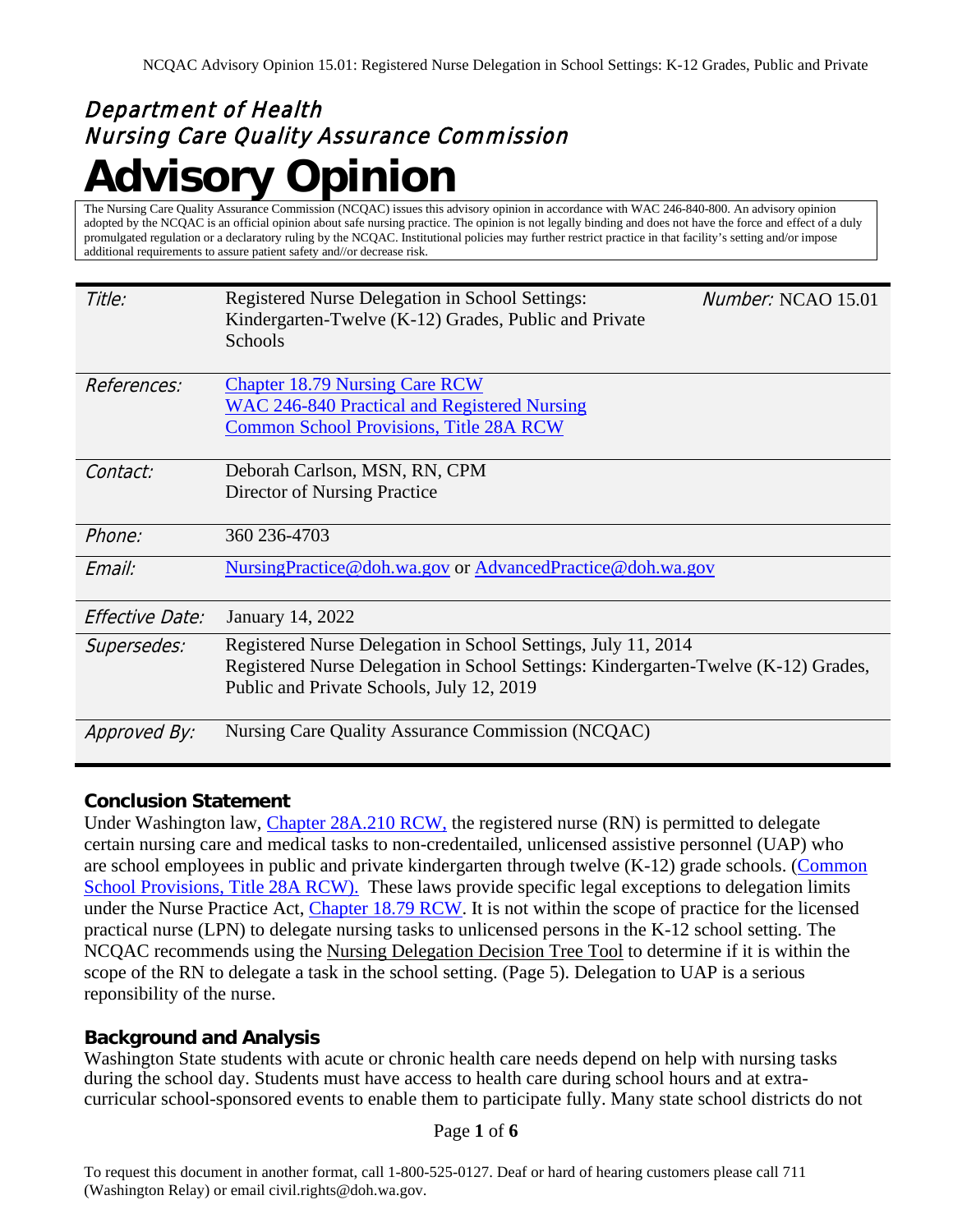have a full-time school RN. Providing nursing care and delegation in schools is uniquely challenging since a school's primary mission is education, not health care. It is not a traditional health care setting where advanced emergency equipment and other licensed health care practitioners are readily available.

#### **Nursing Delegation Overview**

Nursing delegation is defined as, "The transfer of the performance of selected nursing tasks to competent individuals in selected situations." The nurse delegating the task is responsible and accountable for the nursing care of the patient. The nurse delegating the task supervises the performance of the unlicensed person. Nurses must follow the delegation process. [RCW 18.79.260](https://apps.leg.wa.gov/RCW/default.aspx?cite=18.79.260) and [WAC 246-](https://apps.leg.wa.gov/WAC/default.aspx?cite=246-840-930) [840-930.](https://apps.leg.wa.gov/WAC/default.aspx?cite=246-840-930) Nurses are not allowed to delegate administration of medications, the piercing or severing of tissues, or acts that require nursing judgment unless specifically allowed by law. [RCW 18.79.260.](http://app.leg.wa.gov/RCW/default.aspx?cite=18.79.260) [WAC](https://apps.leg.wa.gov/WAC/default.aspx?cite=246-840-940)  [246-840-940.](https://apps.leg.wa.gov/WAC/default.aspx?cite=246-840-940) [Chapter 28A.210 RCW](http://app.leg.wa.gov/RCW/default.aspx?cite=28A.210) allows exceptions for the RN to delegate certain medical tasks to non-credentialed UAP in schools. This law applies only to kindergarten through twelve grades (K-12) of both public and private schools. [Common School Provisions, Title 28A RCW.](http://apps.leg.wa.gov/rcw/default.aspx?cite=28A) [Chapter 28A.210 RCW](http://app.leg.wa.gov/RCW/default.aspx?cite=28A.210) does not apply to early childhood programs (child care facilities, preschools, head start programs, or early head start programs) licensed by the Department of Children, Youth, and Families (DCYF), state schools for the blind, deaf, or sensory handicapped [\(Chapter 72.40 RCW\)](https://app.leg.wa.gov/RCW/default.aspx?cite=72.40&full=true#:%7E:text=There%20are%20established%20at%20Vancouver%2C%20Clark%20county%2C%20a,educate%20and%20train%20hearing%20and%20visually%20impaired%20children.), or camp settings not under the jurisdiction of a K-12, public or private school. [Chapter 28A.210 RCW.](http://app.leg.wa.gov/RCW/default.aspx?cite=28A.210)

In K-12 schools, these tasks are sometimes performed by non-credentialed UAP who are school employees, or by a parent-designated adult (PDA) for specific conditions according to the student's individual health plan (IHP) and/or emergency care (ECP). The law requires an IHP and ECP for students with diabetes or seizure disorder. An ECP is required for students with anaphylaxis. [Chapter](http://app.leg.wa.gov/RCW/default.aspx?cite=28A.210)  [28A.210 RCW.](http://app.leg.wa.gov/RCW/default.aspx?cite=28A.210) The school law allows a PDA to perform specific tasks for:

- Students with diabetes [\(RCW 28A.210.330\)](http://app.leg.wa.gov/RCW/default.aspx?cite=28A.210.330).
- Students with a seizure disorder. [\(RCW 28A.210.355](https://app.leg.wa.gov/RCW/default.aspx?cite=28A.210.355))

Under the [Common School Provisions, Title 28A. RCW,](http://apps.leg.wa.gov/rcw/default.aspx?cite=28A) [Chapter 28A.210 RCW,](http://app.leg.wa.gov/RCW/default.aspx?cite=28A.210) the RN may delegate some nursing tasks to unlicensed UAP in the school setting that would not be allowed under the nursing law. These include:

- The administration of legend drugs and over-the counter medications given by specifics routes (topical medications, oral medications, eye drops, ear drops, and intranasal medications with a prescription from an [authorized health care practitioner.](https://www.doh.wa.gov/LicensesPermitsandCertificates/NursingCommission/PracticeInformation/GlossaryofTerms)
- The administration of epinephrine using an auto-injection device.
- The performance of non-sterile, intermittent bladder catheterization.
- The performance of other routine and non-complex nursing tasks that do not require puncturing of tissue, sterile procedures, or nursing judgment.

The RN assigned to a student, or who has a student caseload, is responsible for the decision to delegate nursing care to UAP. The law provides protection from coercion or retaliation by others (such as administrators, teachers, parents, or other health care providers) if the nurse determines it is inappropriate to delegate a task.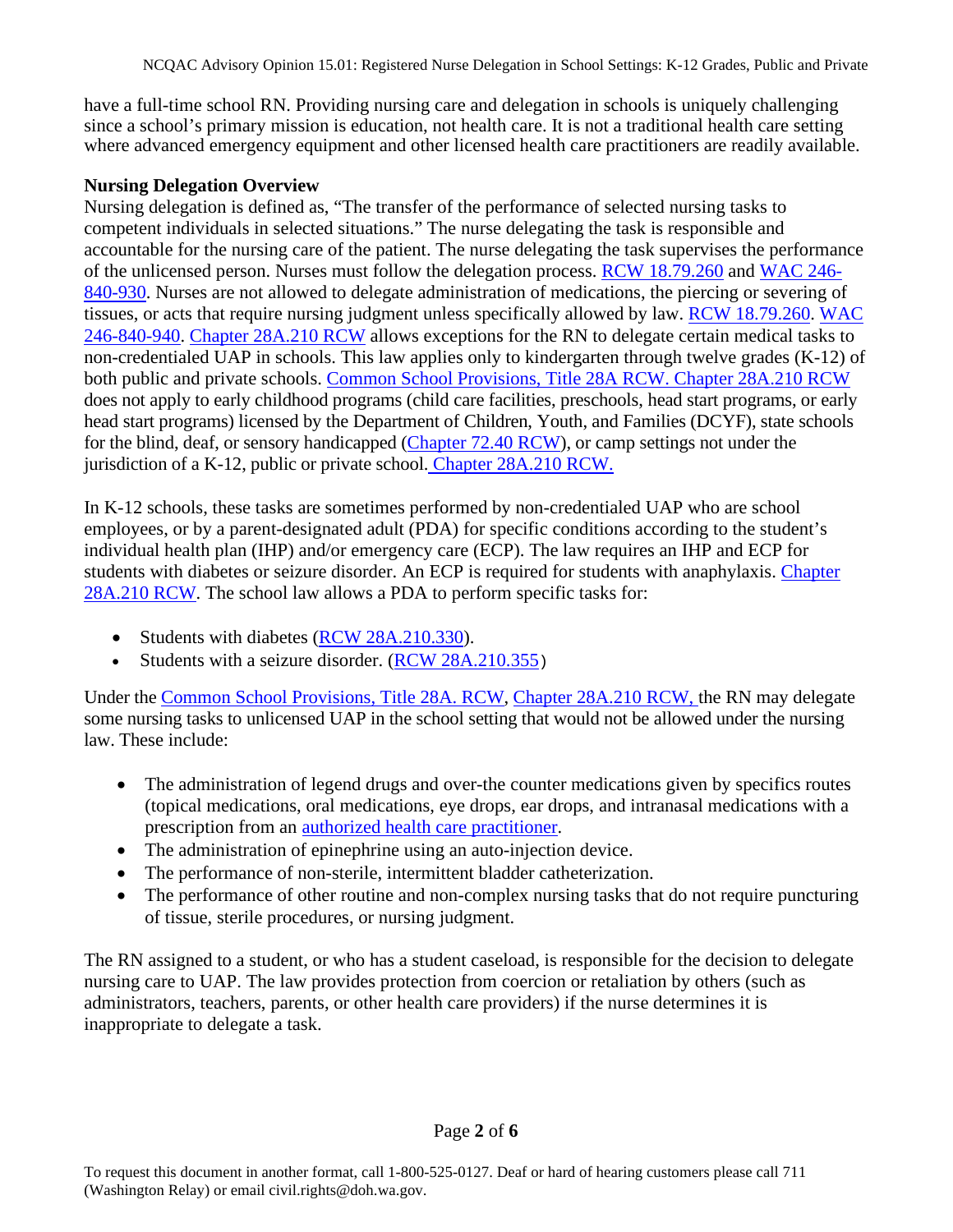The school RN may provide training to the PDA. The law does not permit the RN to delegate tasks to a PDA who is not also a school employee. The school RN is not responsible for the supervision of the PDA for those tasks authorized by the parent. RCW 28A.210.260.

#### **Teaching/Training vs. Delegation**

It is important to clarify that teaching/training and competency assessment is different than the delegation process. The term "training/teaching" and "delegation" are often used incorrectly. The delegation process requires teaching/training. Not all training/teaching and competency assessment processes require delegation.

#### **Telehealth Nursing Services**

The nursing and nursing assistant laws and rules do not prohibit the RN delegator from using telehealth services to initiate or provide ongoing evaluation, or supervision of delegated tasks to UAP. Telehealth may not be appropriate in some circumstances. The most important consideration is whether it is safe for the patient to perform the initial and ongoing assessment, evaluation, or supervision using telehealth services following the nursing and delegation laws and rules [\(RCW 18.79,](https://apps.leg.wa.gov/rcw/default.aspx?cite=18.79) [WAC 246-840,](https://apps.leg.wa.gov/WAC/default.aspx?cite=246-840) RCW [18.88A,](https://app.leg.wa.gov/rcw/default.aspx?cite=18.88A) [WAC 246-841\)](https://app.leg.wa.gov/wac/default.aspx?cite=246-841).

#### **Recommendations**

Delegation, as historically constructed in the school setting, allows the school RN to supervise care to best assure patient safety. Delegation may only be done if a student's condition is stable and predictable unless a legal exception for emergency care exists. It is important to clarify that tasks requiring nursing skill and judgment may not be delegated. It is expected that the school RN will develop the IHP and ECP and will communicate, collaborate, and coordinate care with the parents/guardians, health care practitioners, and PDAs as appropriate. Tasks requiring sterile techniques, puncturing of the skin (other than those allowed by exception), and those requiring nursing judgment may not be delegated. The school RN must understand the delegation process and the principles of delegation:

#### **Principles of Delegation**

The Nursing Commission adopts the following principles for RNs from the *American Nurses Association and National Council of State Boards of Nursing Joint Statement on Delegation*. The RN delegating in a school setting:

- Takes responsibility and is accountable for providing nursing care.
- Directs the care and determines whether delegation is appropriate.
- Delegates specific tasks but not the nursing process.
- Uses nursing judgment concerning a student's condition, the competence of the UAP, and the degree of supervision required prior to delegation,
- Delegates only those tasks where the UAP has the knowledge, skill, and ability to perform the task safely (considering training, cultural competence, experience, regulations, and institutional policies and procedures).
- Communicates and verifies comprehension and acceptance of delegation and responsibility (consider a letter of intent to accept delegation based on law and school policy in instances where the task is not previously recognized in law).
- Provides opportunities for the UAP to ask questions and clarify expectations
- Uses critical thinking and professional judgment when following the *Five Rights of Delegation*

### Page **3** of **6**

To request this document in another format, call 1-800-525-0127. Deaf or hard of hearing customers please call 711 (Washington Relay) or email civil.rights@doh.wa.gov.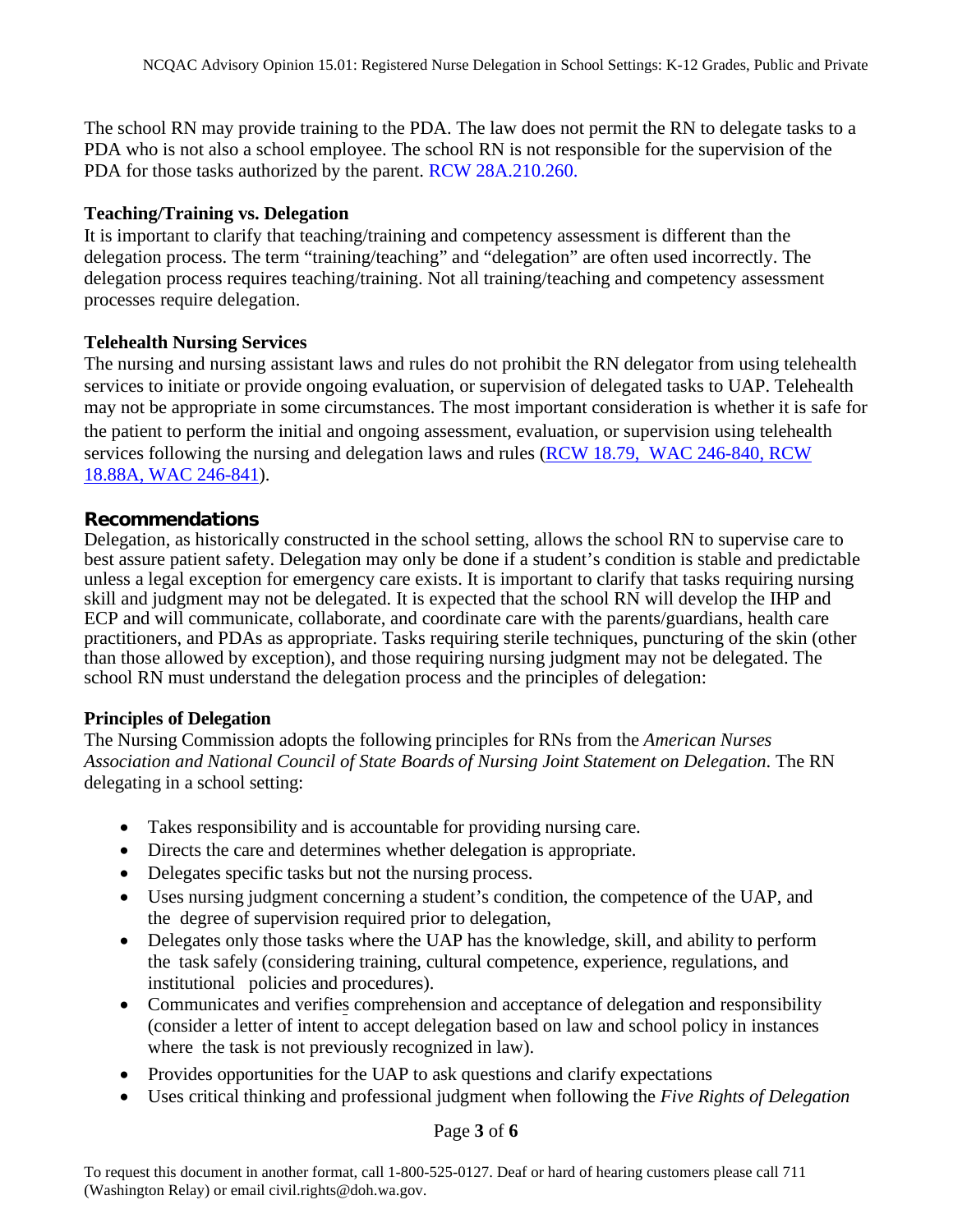(National Council of State Boards of Nursing):

- o Right task task is appropriate to be delegated
- o Right circumstances appropriate setting and necessary resources
- o Right person right task for the right student
- o Right directions and communication clear, culturally appropriate and concise training of the tasks (objectives, limits, expectations and skills competency demonstration)
- o Right supervision and evaluation appropriate monitoring, evaluation, intervention, supervision, feedback, and documentation
- Should be involved in establishing systems to assess, monitor, verify, and communicate ongoing competency requirements in areas related to delegation

#### **Telehealth Nursing Services**

The school RN or LPN may provide telehealth services to students within their legal scope of practice. The same standards and requirements for delegation apply regardless of whether the services are provided face-to-face or through telecommunication technology. Telehealth services may not always be available or appropriate for the specific student and/or situation. The nurse must use nursing judgment and consider what aspects of the initial and ongoing assessment, evaluation, delegation, and supervision need to be done face-to-face. The [Nursing Telehealth Practice RN, LPN, NT, and NA Advisory](https://www.doh.wa.gov/Portals/1/Documents/6000/NCAO25.pdf?ver=2021-03-18-092725-800)  [Opinion,](https://www.doh.wa.gov/Portals/1/Documents/6000/NCAO25.pdf?ver=2021-03-18-092725-800) [Telehealth Advanced Practice Nursing Care Services Advisory Opinion,](https://www.doh.wa.gov/Portals/1/Documents/6000/NCAO26.pdf?ver=2021-03-18-091805-907) and [Frequently Asked](https://www.doh.wa.gov/LicensesPermitsandCertificates/NursingCommission/PracticeInformation/FrequentlyAskedQuestions)  [Questions Website](https://www.doh.wa.gov/LicensesPermitsandCertificates/NursingCommission/PracticeInformation/FrequentlyAskedQuestions) for more guidance and requirements about telehealth nursing services.

# **Conclusion**

Where law permits, appropriately designated, trained, and supervised unlicensed persons can, through the principles of delegation assist the school RN in meeting the health care needs of students in a safe and effective manner. The use of UAP for specific tasks is a decision the school RN makes on a case-bycase basis and is determined through the decision-making process that includes the components of nursing delegation.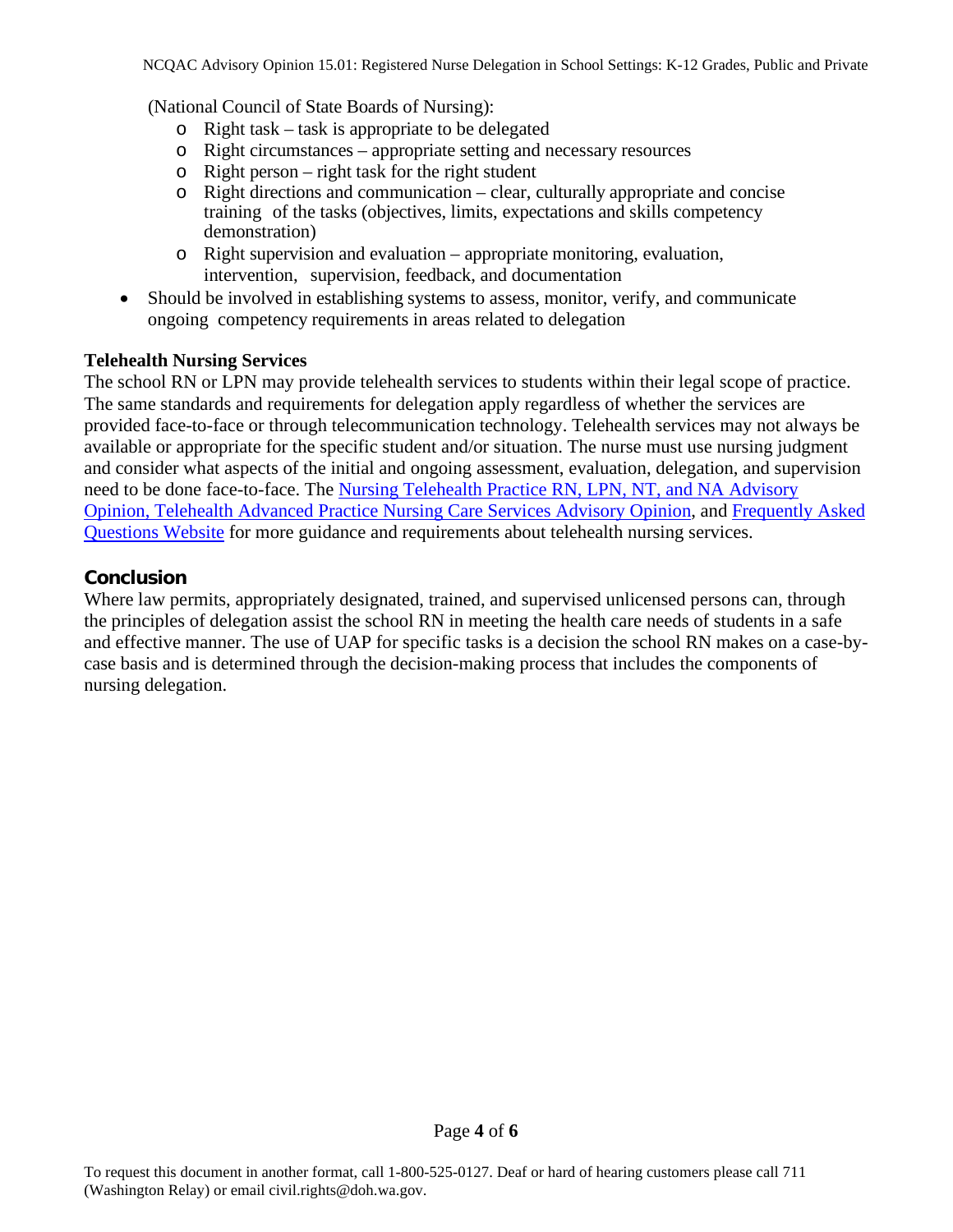

Page **5** of **6** 

To request this document in another format, call 1-800-525-0127. Deaf or hard of hearing customers please call 711 (Washington Relay) or email civil.rights@doh.wa.gov.